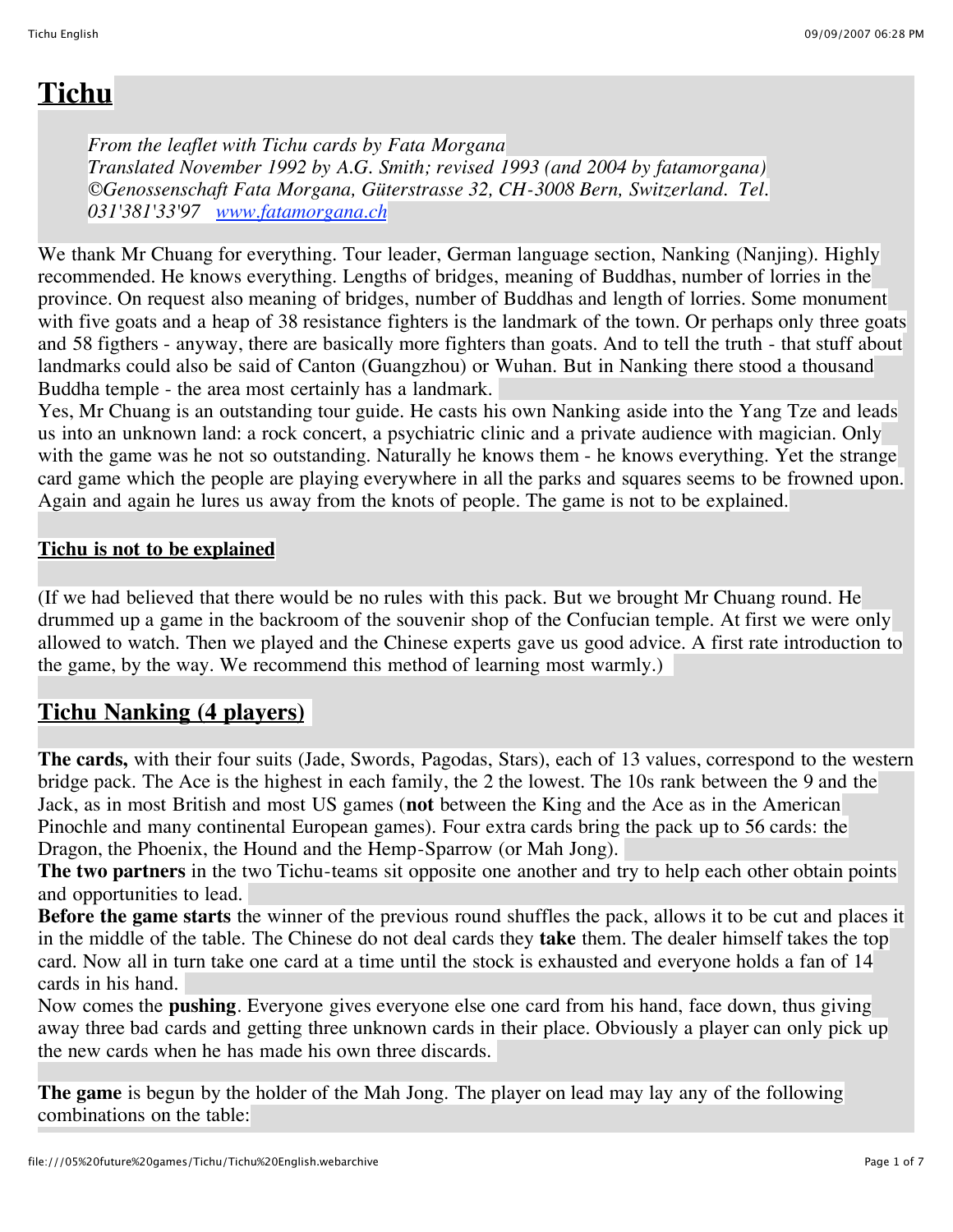- a single card, for example a 4
- a pair of cards of equal rank, for example 8,8
- a sequence of pairs of adjacent value, for example  $J, J, Q, Q, K, K$  (the example is a sequence of three pairs. Other numbers of pairs are also allowable. Translator)
- a trio of cards of equal rank, for example 2,2,2
- a full house (trio + pair), for example  $5,5,5,9,9$
- a sequence of length at least 5, for example  $4,5,6,7,8,9$

The next player (to the right - the Chinese play to the right, like the Swiss and the Hopi) now has the choice of

- **-** passing or
- **-** playing a similar combination of higher value

A single card can thus only be beaten by a single card of higher value, a sequence of two pairs only by a sequence of two higher pairs, a sequence of eight cards only by a higher sequence of exactly eight cards, a full house only by a higher full house (in full houses the value of the trio is what counts). Exception: Bombs (see below)

Play continues to the right. As soon as 3 players in serie pass, the player who played the last (highest) combination gathers in the trick and leads a new. If this happy player has no cards left and has therefor *gone out* of the game, the right to lead passes to his right-hand neighbour (passing further to the right if the latter has also got no cards left).

#### Among the **special cards**

the **Mah Jong** comes first, an interesting card of mixed reputation, with the properties that:

 **-** its owner **opens** the game but need not lead the Mah Jong.

 **-** the Mah Jong **ranks as a 1** and is therefore the lowest card in the pack. As a one, it can be included in suitable sequences (e.g. 1,2,3,4,5).

 **-** whoever plays the Mah Jong has a **free wish**, that is, he is allowed to wish for a certain rank (for example an 8 or an Ace, but not a special card). The next player who has a card of the desired rank and can lawfully play it *must* play it (possibly in a bomb!). Someone who does not hold or cannot play a card of the desired value can play any lawfull card or pass. The wish remains in force until someone fulfils it.

The faithful **Hound** has no trick-taking power at all. It can only be played by leading it as a single card and it transfers the right to lead to partner. (If partner has already gone out, it passes to his right).

The ever-changing **Phoenix** is the most powerful card in Tichu. However it counts **minus 25 points**. It can

 **-** be built into any combination as a wonderful **Joker** (but cannot make up a bomb)

 **-** played as a single card. It's value is half a rank higher than the card it's played on. (If an eight is on the top the Phoenix counts as 8.5 and can be beaten by a nine or higher.) The Phoenix can beat an Ace but not the Dragon. If led, the Phoenix is count as 1.5.

The **Dragon** is the **highest individual card** and counts **25 points**. It beats - when individual cards have been played - even an Ace or "Ace and a half" (the Phoenix over an Ace) and can itself only be beaten by a bomb. However: it cannot take part in a sequence.

The noble Dragon **gives the trick away** if it wins (including its own 25 points) to an opponent of its holder's choice.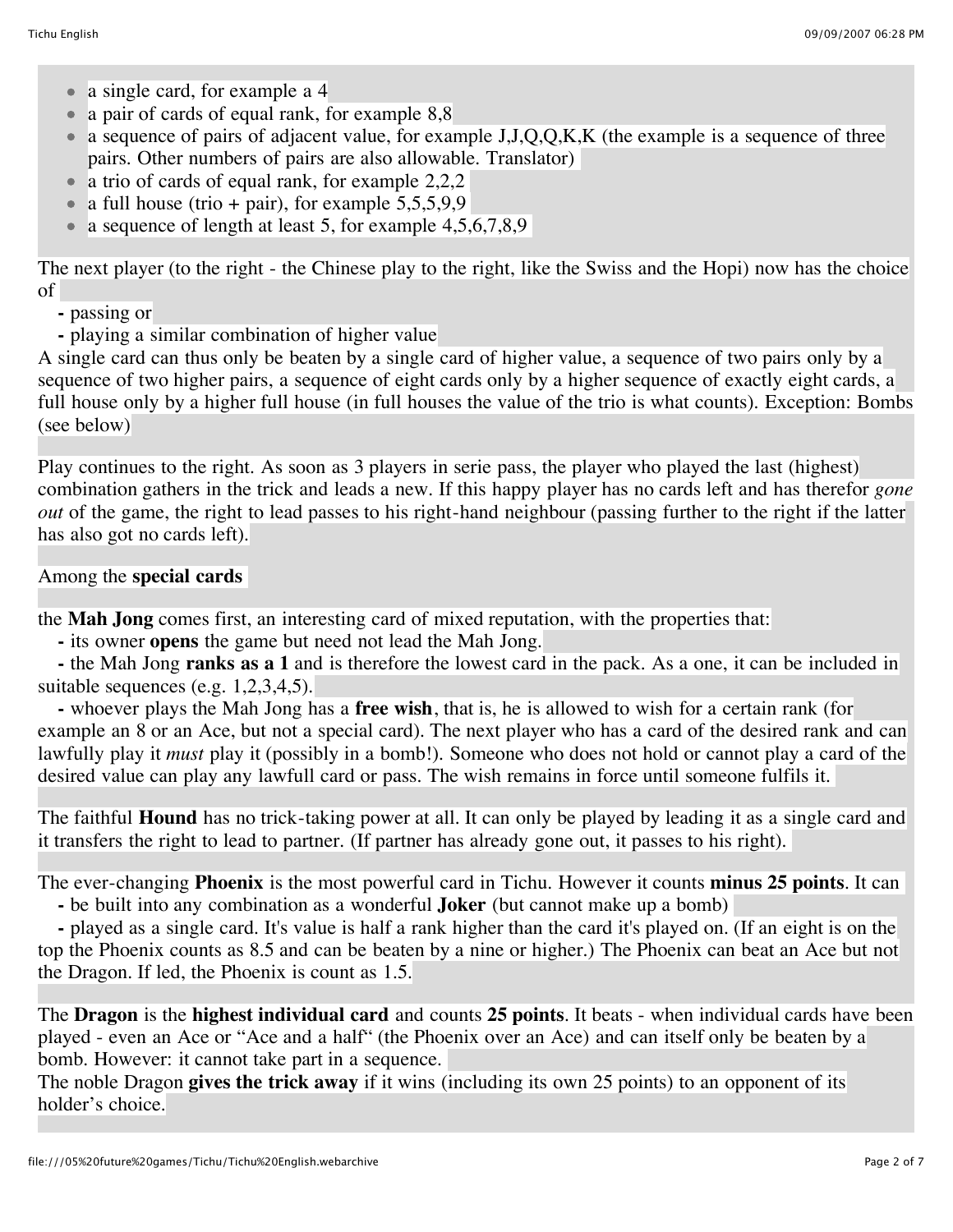#### **Bombs are**

- **-** sequences of at least five consecutive cards in the same suit or
- **-** all four cards in the same rank

Bombs can be played at any moment (e.g. out of turn) to take a trick. They **beat anything**, be it a single card or a combination. The higher bombs beat the lower. (The rank of bombs is determined (1) by the number of cards and (2) by the rank of the cards.) A player can even lead a bomb if leading a new trick.

### **The round ends**

immediatly if only one player has cards left in his hand.

Then the tailender (the last player with any cards) hands over his remaining cards to his opponents, his own tricks to the winner (the player who first got rid of his cards).

Now count

- + 10 for each King and each ten
- + 5 for each five
- + 25 for the Dragon and
- 25 for the Phoenix

There are thus 100 points in the hole pack, which are divided between the two sides.

If however the two players on one side achieve a **double victory** (going out firtst and second) the counting is skipped and they score **200 points**.

### **Oh yes - Tichu**

is a sort of doubling. Each player has the right, **until he plays his first card**, to announce "**small tichu**". If he then wins the round (going out first) his team gets 100 extra points, otherwise they lose 100 points. Note that a tichu is an individual undertaking. It can neither be arrranged beforehand with the partner nor does the partner's victory help. The tichant (don't you like the word? How about tichurent?) must haul his own chestnuts from the fire. the 100 points for tichu are scored independently of, and in addition to, the normal scoring of the game.

A "tichu" can also be announced long before the player plays his first card. A call before the cards are pushed can be useful as a request for partner to hand over his best card.

Where the small tichu is romping around, there must be a grand tichu somewhere around. An especially brave or desperate player may, **before taking his ninth card**, announce grand tichu, worth 200 extra points.

## **The actuel object of the game**

is to score 1000 points. If both teams get there in the same round, then whoever have most points win.

**For hints on tactics** it would be best to ask a Chinese bus driver. In case such a person should prove unobtainable, we will gladly pass on a few tips from our wretched experience, although when placed beside the wisdom of our chinese tutor this must look like a dusty dog-biscuit beside the highest culinary delights of Nanking (for example the inevitable Sea Cucumber Soup).

### Good tichu players

 **-** first try to get rid of their rotten cards (low singletons and pairs) and are sparing with their Aces, Dragons and bombs. Someone who is left, after a dazzling piece of power play, with a singleton four is either the poor victim of a bomb or has not yet fully grasped the game.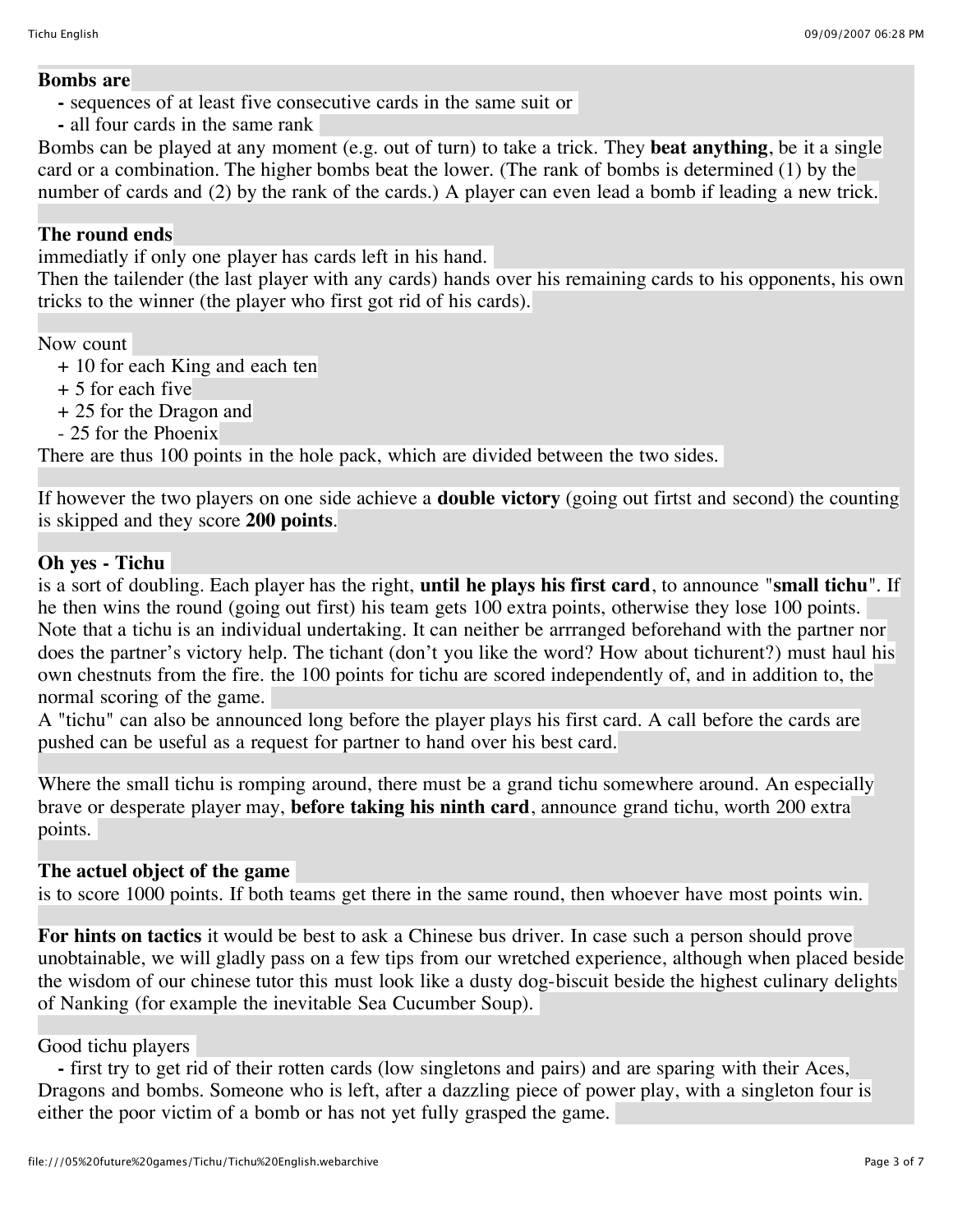**-** unreservedly support their partner's "tichu". When playing the Mah Jong, they do not demand any card which might break up their partner's bomb, even less often do they take his trick (this is certainly lawful, but it is considered unrefined - unless very low ranks are involved)

 **-** try to bring down an opponent's "tichu" by consistend play against the tichor (tichufant?), the player before him making him take his tricks very dearly

 **-** keep an eye on the score. If the score is 630:970, for example, a grand tichu is begging to be played.

## **FAQ**

(You can find a German FAQ on http://www.fatamorgana.ch/tichu but hopefully we have translated everything here)

#### **Can the Hound be bombed?**

No, **Bombs may not take the hound and the right to lead.** Bombs can only be played (even out of turn) onto a card combination (or single card) on the table. You are allowed to bomb your own trick (if you really want to). After 3 players have passed any player may bomb before the trick is gathered. An advanced example for experts: Player1 leads the Mah Jong and wishes an 8. Between Player1 and 2 (out of turn) all players (including players1 and 2) may bomb (without fullfilling the wish). When player2 has a hand like 3,4,5,6,7,8,9,10,J,D,K,K,K,K he may (before it's his turn) play the Kbomb. After all other players have passed he must lead the next trick (and fullfill the wish) with his sequence. If another player had a sequence-bomb with an 8 he'd have to play it over the K-bomb in his turn. **Does the Dragon give away a bombed trick?** No. **When must a player fullfill the wish of the Mah Jong?** In his ordinary turn only. - A player does not need to fullfill a wish of the Mah Jong when playing a bomb out of turn. (But usually he has to lead for the next trick after the bomb and fullfill the wish then.) (See also example above.) **Do I have to use the Phoenix to fullfill a wish?** Yes. The next player who *has a card of the desired rank* and *can lawfully play it* must play it. Even if he has to play a bomb or a sequence of appropriate length with the Phoenix. If a player *does not have a card of the desired rank* he is not obliged to fullfill the wish even if he has the Phoenix (which is not a card of the desired rank.)

# **What happens to the last trick of the game (when the 3rd player plays his last card(s))?**

The trick is ended immediatly, but still normally taken or given away by the Dragon.

## **What happens if two players want to play a bomb at the same time?**

This happens very rarely and the solution of the problem is usually obvious.

However (if you need a rule): Tichu should not be a game of reaction, fast play should not give any advantage: bombs can be played before ordinary combinations and multiple bombs can be played in order of play. (BUT: If a player after 5 seconds of thinking decides to play the Dragon, nobody can claim to play a bomb at the same time (and therefore before the dragon).Whoever needs time to think about the situation may ask the other players to wait until his considerations are fullfilled.

**What if two players of the same team announce a great Tichu exactly at the same time.**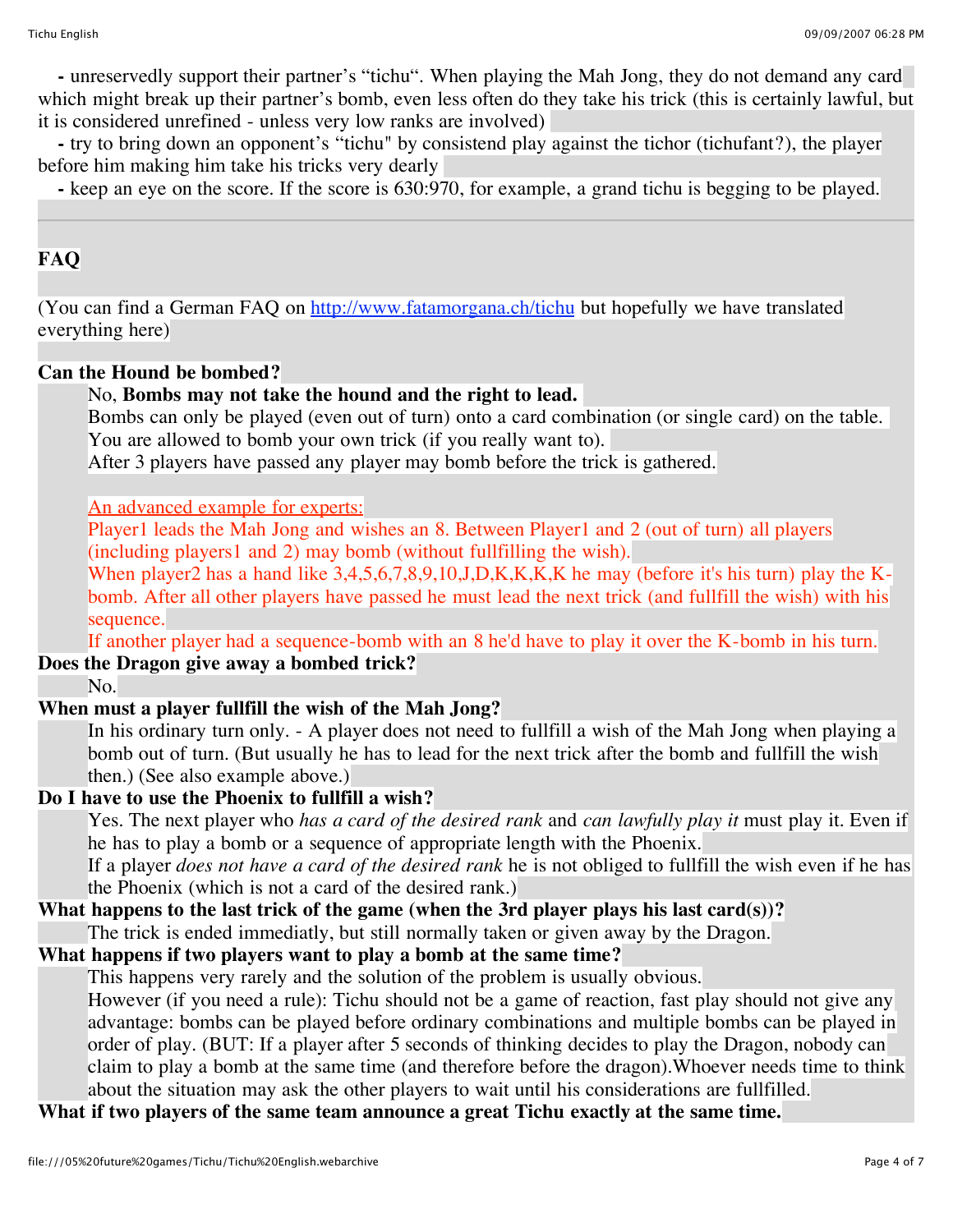This is a problem with Online-games but very rare in normal games. In a turnament I'd say that the second player (in turn order) may withdraw his Tichu if he wishes. (But I'd not allow players always to claim having announced a Tichu at the same time...)

### **Is 3,3,3,3,Phoenix a valid full house?**

No. In effect this case is not covered by our rules but we may expect the owner of a bomb and the Phoenix to play his hand without this strange kind of full house

## **Can I play a sequence-bomb as a normal sequence.**

No (also not covered by the rules but who wants to give preference to those lucky players always having bombs...)

If you have more questions write to verlag  $@$  fatamorgana.ch

## **Threechu (Tichu Nanking for 3 Players)**

Deal the cards as you would for a four-player game. The dealer plays with a dummy partner.

The dealer may not declare Large Tichu for either himself or the dummy.

Before any cards are exchanged, the dealer may look at both his hand and the dummys.

Pushing cards is the same as in a four-player game, except that you only exchange cards with the oponents.

After cards are exchanged, the dummy is placed face up on the table. The dealer plays on the dummy's behalf. The dealer may declare Small Tichu on behalf of the dummy before the first card is played from the dummy. The dummy does not have to fullfill any wish.

Scores are kept individually, even for the dummy. Each player in a partnership receives the same number of points that the team would receive if it were a four-player game. The deal (and partnership with the dummy) passes to the left after each hand.

Game ends after a certain number of hands. (divisible by three). We do not recommend a game to 1000 points, as the dummy player is likely to win such a game...

# **Tichu Tientsin (6 players)**

In Tientsin (Tianjin) tichu is played six-handed, two teams of three seated alternating round the table. We thank Mr Zhu, an exceptional tour guide, for this variant.

**The rules of the game** are the same as for the four-handed version, except that:

- **grand tichu** must be announced before the seventh card is taken
- each player **pushes** only two cards, **to his own partners** and gets one card back from each of them.
- the **hound** transfers the right to lead to ist holder's **choice of partner**.
- in the **scoring**, the **last** loses nor only his remaining cards but also **all his tricks** to the opposition; the **fifth** (the last but one to go out) gives his tricks up to the winner of the round.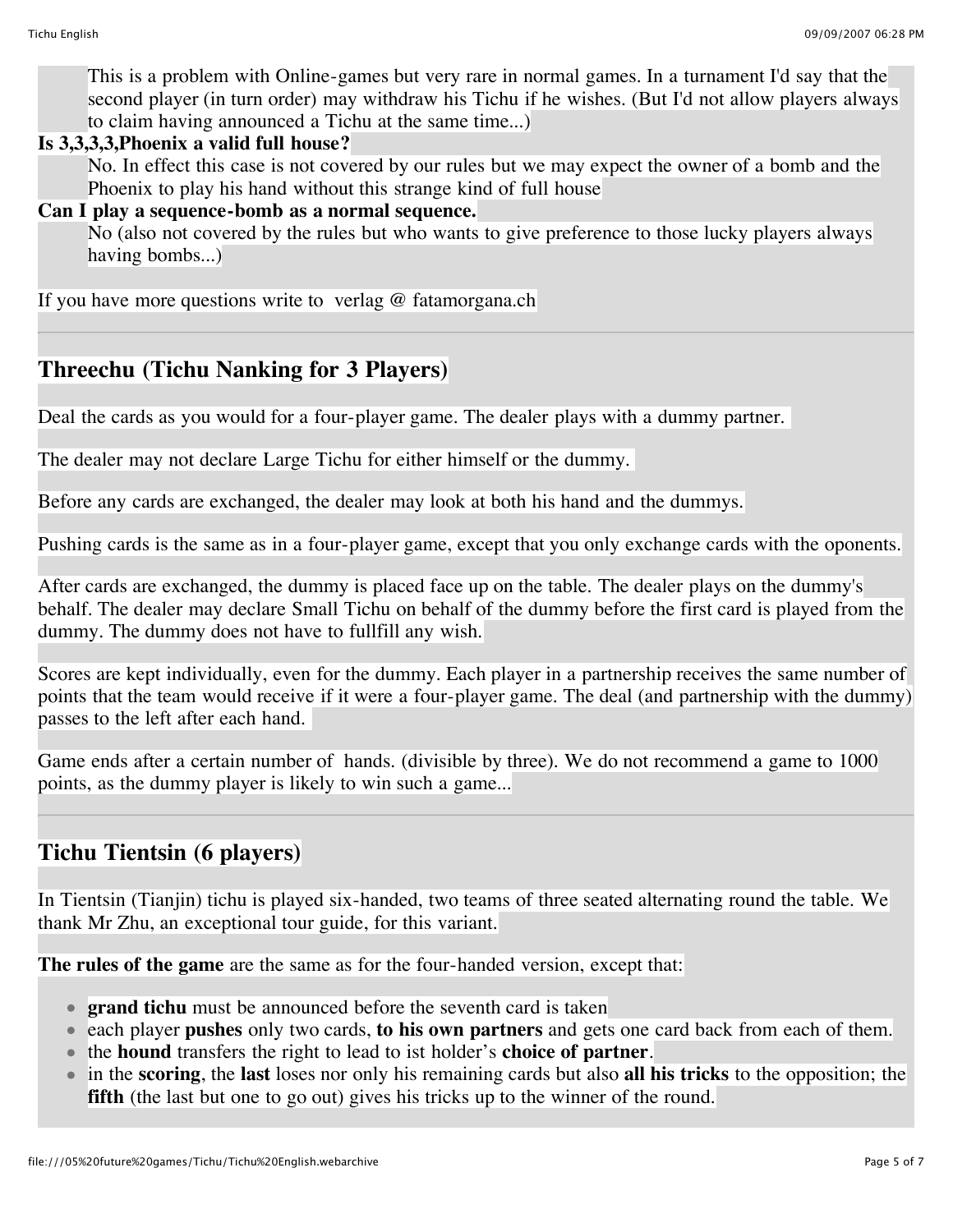There is no special reward for a double victory, but a **triple victory** (one team gets rid of all its cards while all three opponents still hold cards) scores 300 points.

# **Grand Seigneur (5-12 players)**

To be frank, we did not learn this version of the game in China, but prosaically in Europe in the mid 80s, from a Japanese student of Criminology at Aix-en-Provence. A simplified version has appeared as "Career Poker" by Hexagames.

**Dogs not Admitted** - yes, being a partnercard the Hound is utterly unusable. Grand Seigneur is **not a partnership game**, but rather a wrangle between individualists in a hierarchical system.

The refinements of the game of Tichu are of no worth in the rough and tumble of Grand Seigneur. No one bothers about points. Everyone just wants to get rid of his cards as quickly as possible. No one will announce "tichu!", no one will lovingly gather up his trick and count - just away with the cards! Tricks are taken only for the paltry right to lead.

PS. Collecting in the tricks, shuffling, given out the cards before play begins and all other dirty work is the duty of the poorest of the poor - the Wretch.

**The seating order** is the Alpha and Omega of Grand Seigneur. At the head of the table, in the most comfortable armchair in the house, sits the **Great Lord** himself. On his left is the number two in the hierarchy, the **Lord**. Further to the left, in third place, sits the **Squire**. In fourth place the **Burgher**. Number five is the **Pauper**. In last place - so at the left of the Great Lord - sits the **Wretch** on a simple kitchen stool.

The number of places corresponds to the number taking part. If need be, obscure forms such as **Grand Burgher** or **Petty Pauper** can be added in. Obviously women use the corrsponding forms, such as **Wretch (f)**.

**The first round** is a simple round of tichu, without any pushing of cards or any point values, in which everyone tries to get rid of his cards as quickly as possible - to be elected as the first **Great Lord** of the day. Whoever gets rid of his cards second becomes the first **Lord** and so on. The players then move into the seats to which they are entitled.

**The social injustice** of the game of Grand Seigneur appears in the pushing in the second round.

 **-** the Wretch pushes his best three cards to the Great Lord (including special cards, which rank Dragon, Phoenix, Mah Jong.)

- **-** the Pauper gives the Lord his two best
- **-** the Burgher gives the Squire his best.

If five play one card less is handed over at each level.

The recipients simultaneously push the corresponding number of cards back - but useless cards of their choice.

The Mah Jong begins, the uneven contest takes it course and the winner becomes Great Lord (...) the tailender becomes the Wretch. The players take their new-won places - provided that any positions have changed. Overlordships is hard to overthrow.